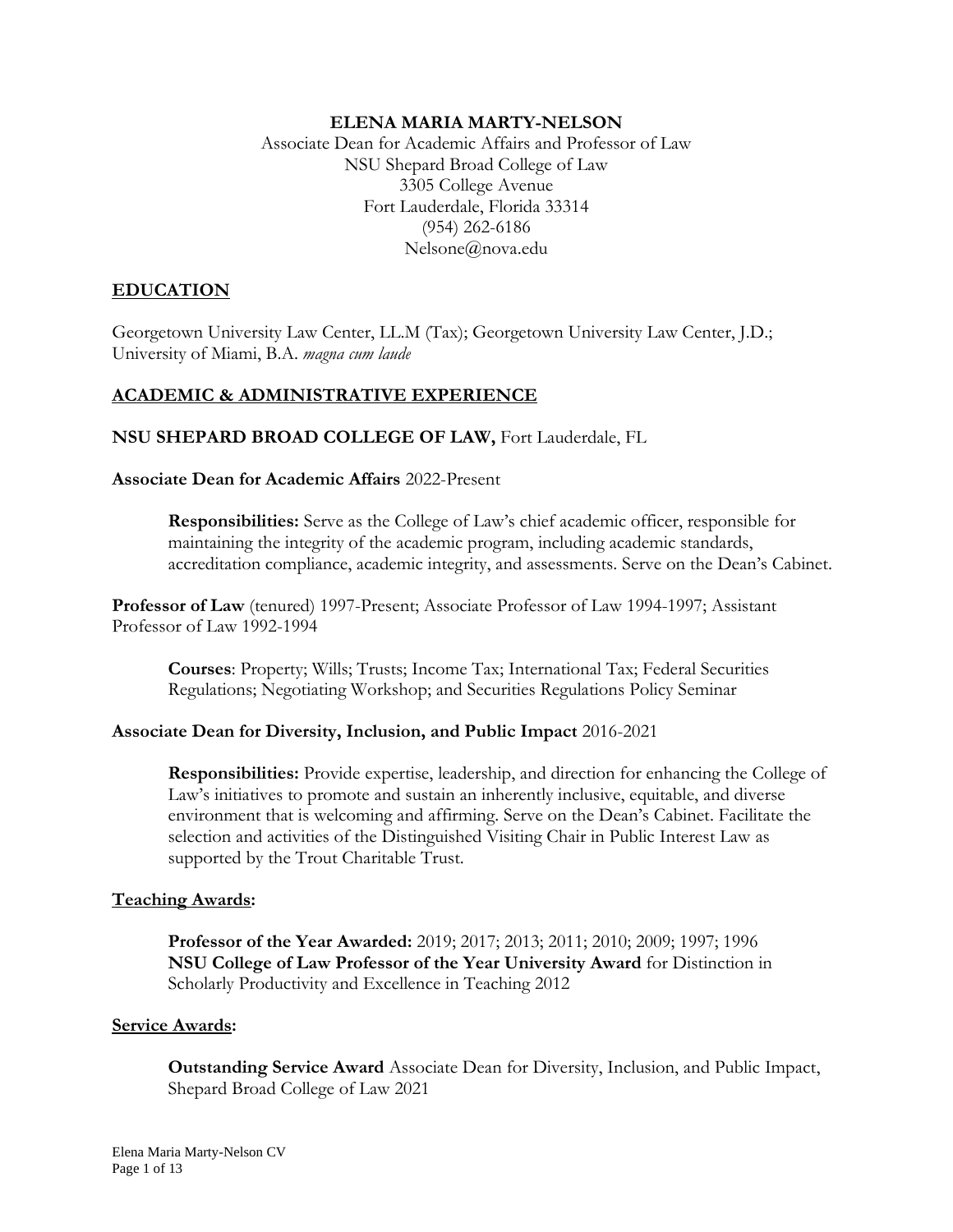**Law School Advisor of the Year** Faculty Advisor to Hispanic Law Students Association 2015 **Law School Advisor of the Year** Faculty Advisor to *Nova Law Review* 2008 **Goodwin Professor** Securities Regulations Policy Seminar 2003

#### **National Leadership Roles and Administrative Experience:**

#### **Member, Assessments Committee, Law School Admission Council (LSAC)** 2021-present

**Responsibilities:** Member of standing committee that reports to the LSAC Board of Trustees and is responsible for the oversight of test development and psychometric activities and for promoting research and development of tools and services that improve outcomes for learners.

#### **Member, Board of Trustees, Law School Admission Council (LSAC)** 2017-2020

**Responsibilities:** Served with other Board members to provide insight, oversight, and guidance to the LSAC president and other staff consistent with LSAC's mission of promoting quality, access, and equity in law and education worldwide. Met regularly to review recommendations and activities of LSAC standing committees.

#### **Member, Finance & Budget Committee, Law School Admission Council (LSAC)** 2019-2020

**Responsibilities:** Served as Trustee member of Finance and Budget committee to review LSAC's financial reports and budgets. Recommended actions on matters relating to revenues and expenses, fee structures, pricing decisions, reserve policies, and employment and benefits packages. Provided oversight of LSAC's risk management, insurance, long-range financial planning, capital budgeting, and ownership of properties. Developed and monitored actions to confirm compliance with budgetary and other financial targets as set by the Board of Trustees.

#### **Member, Investment Committee, Law School Admission Council (LSAC)** 2011-2019

**Responsibilities:** Served with Investment Committee board members and advisors in appraising and analyzing the Quarterly and Annual Reports prepared by the Financial Advisors for LSAC's Long-term and Short-term Investment Portfolios. Provided oversight of the Financial Advisors, review target and benchmark performance, and set the investment policy.

**Achievements:** During my tenure on the Investment Committee, the Committee undertook a significant and comprehensive study of the investment portfolio; recommended asset categories; reviewed proposed asset allocation strategies; and analyzed quarterly and annual performance.

## **Chair, Subcommittee on Investment Policy Statement of Investment Committee, Law School Admission Council (LSAC)** 2011-2012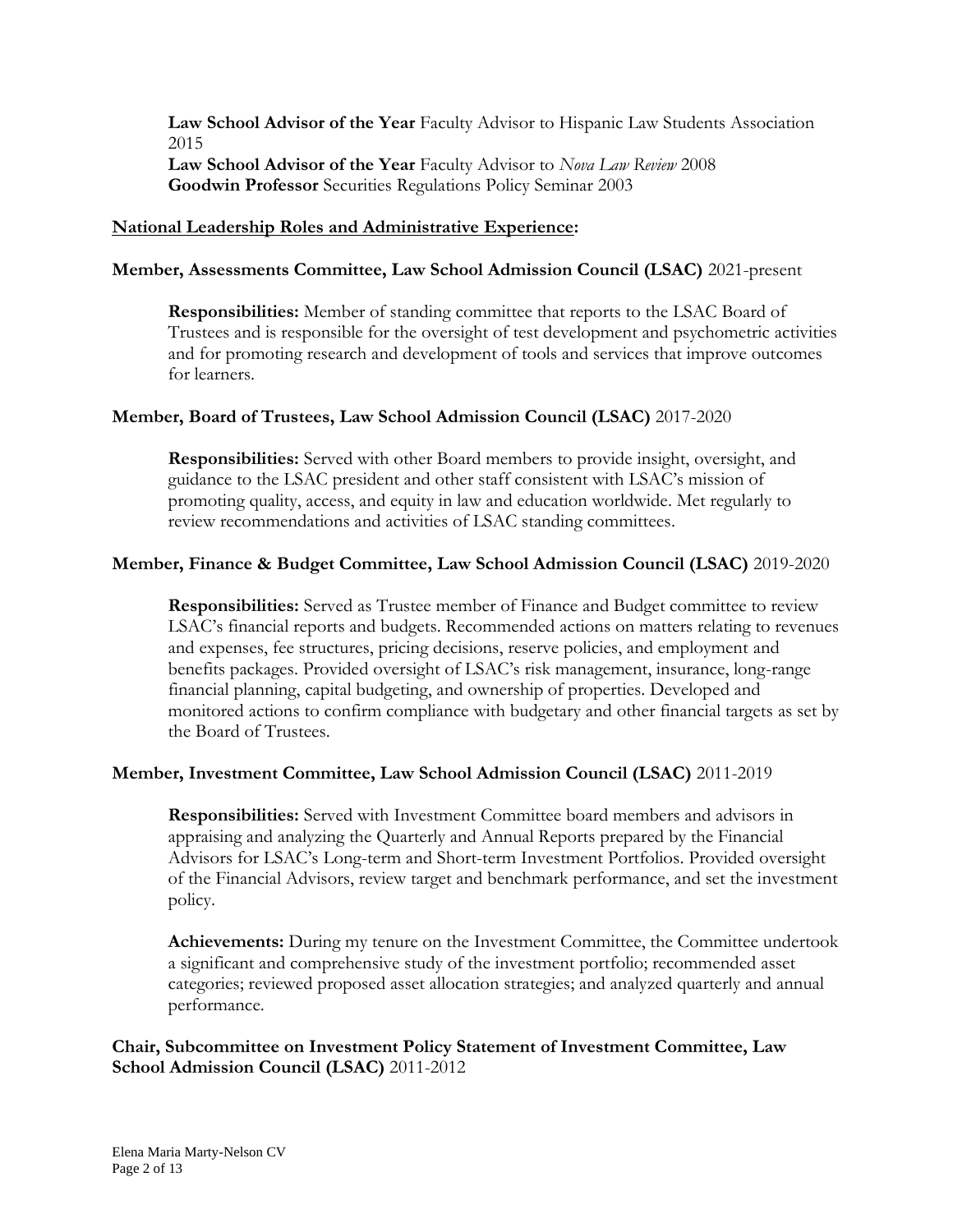**Responsibilities:** Steered a subcommittee of the Investment Committee board members and advisors in a comprehensive review of LSAC's Investment Policy Statement governing both LSAC's Long-term and Short-term Investment Portfolios.

**Achievements:** The Subcommittee completely revised and updated the Investment Policy Statement. The full Investment Committee of LSAC voted to adopt the revised Investment Policy Statement proposed by the Subcommittee. The Board of Trustees adopted the revised version.

# **Chair, Ex Officio** 2018-2019**, Chair** 2017-2018, **Chair-elect** 2016-2017, **Executive Committee Member** 2014-2019, **Association of American Law Schools (AALS), Section on Minority Groups**

**Responsibilities:** Facilitated Section on Minority Groups' activities, including conferences, workshops, and symposia. Led executive board. Coordinated the Section on Minority Groups' contributions with other AALS sections. Served on selection committee for the Section's annual awards. Served on selection committee for Call for Papers on Joint Panel (Sections on Minority Groups, Employment Discrimination Law, and Women in Legal Education) for the 2016 AALS Annual Meeting. Organized panel for 2016 annual meeting entitled: *The Dodd-Frank Act's Fifth Anniversary: Diversity and Inclusion in the Leadership of the Financial Services Sector.*

# **Chair, Western New England University School of Law Sabbatical Review Team, American Bar Association (ABA)** Fall 2020

**Responsibilities:** Responsible for guiding the team in the new virtual site visit process, ensuring that each team member understands the role of the site evaluation, and coordinating the visit and report.

# **Chair, Chapman University School of Law Sabbatical Review Team, American Bar Association (ABA)** Fall 2018

**Responsibilities:** Responsible for ensuring that each team member understood the role of the site evaluation and the site team report in the review of the law school's program and for coordinating the visit and report.

# **Member, New York University (NYU) School of Law Sabbatical Review Team, American Bar Association (ABA)** Spring 2017

**Responsibilities:** Member of NYU School of Law site inspection team. Primarily responsible for sections on the program of legal education and law school organization, administration, institutional planning, and finances.

# **Member, Catholic University Law School Sabbatical Review Team, American Bar Association (ABA)** Spring 2016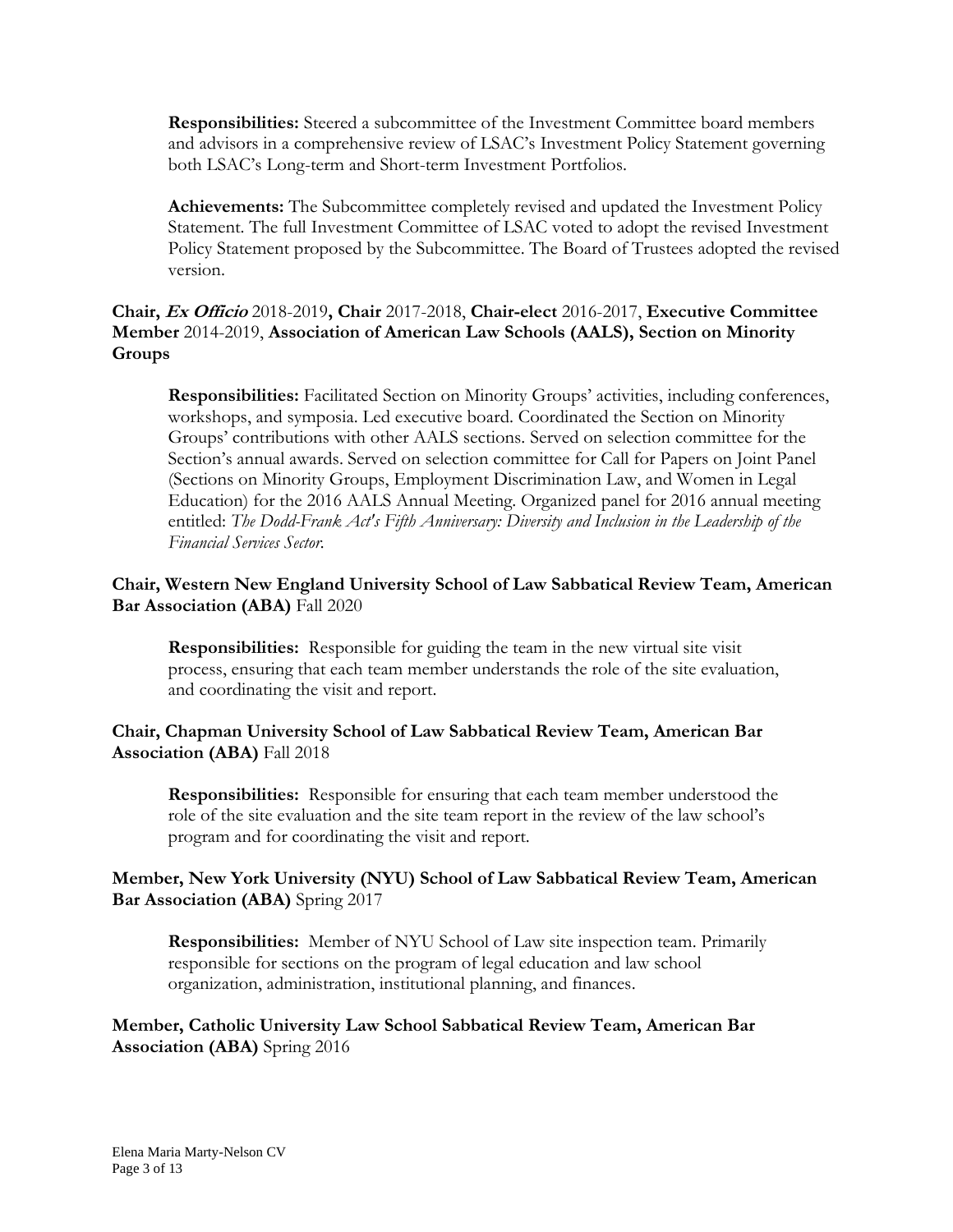**Responsibilities:** Member of Catholic University Law School site inspection team. Primarily responsible for sections on law school governance, institutional planning and self-study, and program of legal education.

### **Member, Real Estate Advisory Board of American Law Institute's ALI-CLE** 2008-2014

**Responsibilities:** Served as subject matter expert and provided input on proposed future programs. Provided guidance on platforms for optimal delivery of upcoming programs.

**Achievements:** Collaboratively proposed topics for successful programs. Drew on expertise to pose constructive questions and stimulate discussions on maximizing resources for future events.

## **Member, Editorial Board of American Law Institute—American Bar Association (ALI-ABA) Practical Real Estate Lawyer** 2003-2008

**Responsibilities:** Provided editorial review and guidance for articles included in the *Practical Real Estate Lawyer*, a national publication.

**Achievements:** Analyzed complex real estate issues with real estate experts from various national law firms and selected topics for future articles.

#### **Editor and Lecturer, THEMIS Bar Review** 2011-2016

**Responsibilities:** Florida Property Law Expert Lecturer for Bar Preparation Program.

#### **Member, Board of Directors, Broward County Hispanic Bar Association** 1997-1998

**Responsibilities:** Served with other board members in developing and planning educational forums for our members in areas of critical importance to the Hispanic community. Provided input for topics and goals for board programs.

**Achievements:** Organized educational forums with renowned legal experts and business leaders. Assisted in developing the criteria for the Broward County Hispanic Bar Association's annual scholarship award for law students.

#### **Selected NSU Leadership Roles and Administrative Experience:**

## **Member, NSU Belonging, Equity, Diversity, and Inclusion (BEDI) Council** 2021-2022

**Responsibilities:** Serve with other BEDI members in furthering NSU's 2021-2025 Strategic Priority for Diversity. Engage with BEDI members and other interested stakeholders in furthering the diversity and inclusion goals. Provide expertise on diversity and inclusion issues.

## **Member, Diversity Committee, NSU College of Allopathic Medicine (M.D. College)** 2017- Present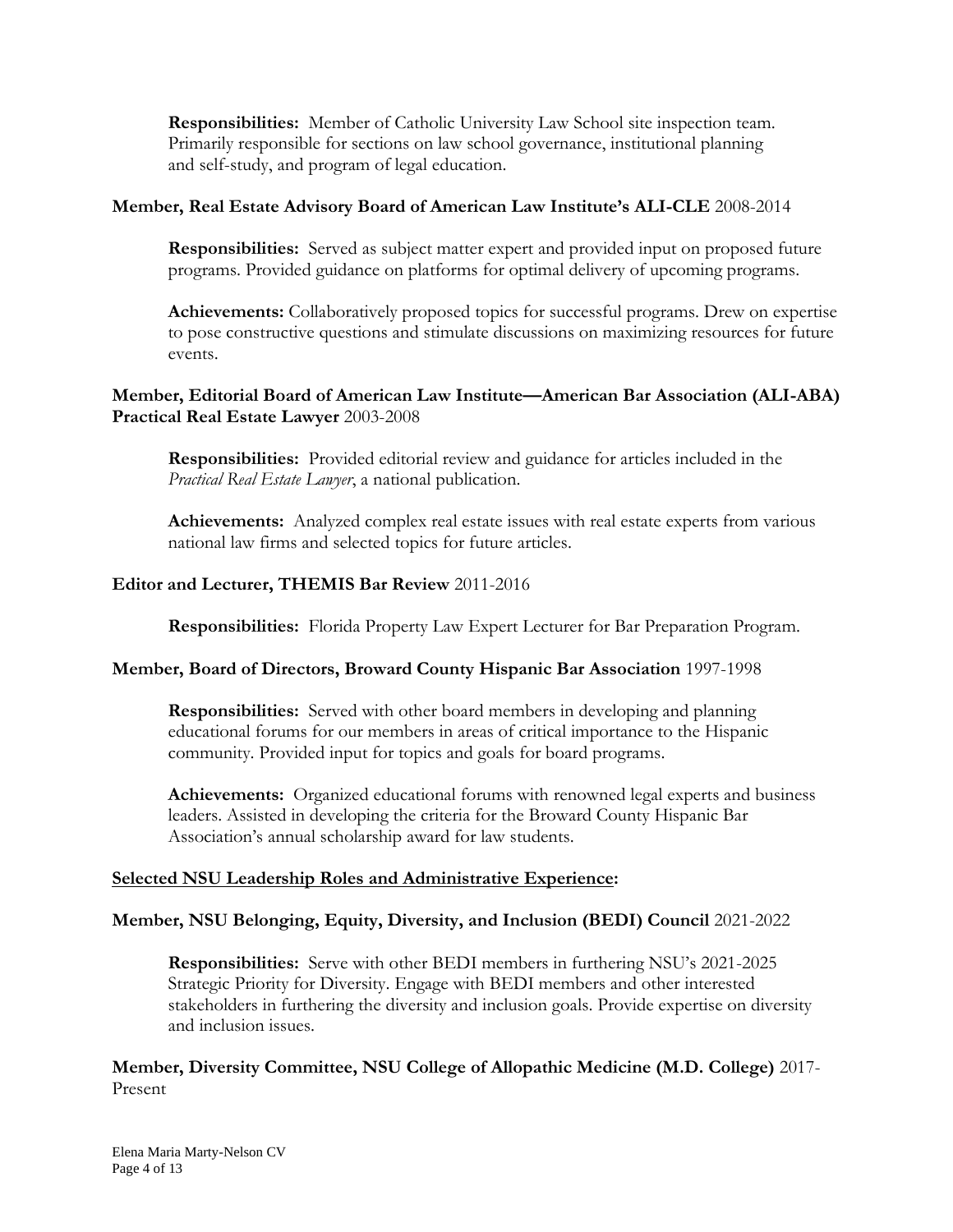**Responsibilities:** Serve with other diversity committee members in developing and planning for the initial review for accreditation of the College of Allopathic Medicine. Provide input and expertise on diversity and inclusion planning. Organize pipeline programs for the medical school.

## **Member, Teaching Working Group, NSU Shepard Broad College of Law** 2020-2021

**Responsibilities:** Serve with other law faculty Teaching Working Group members in developing Law Faculty Resources Course, including best practices guides for faculty teaching in varying modalities in 2020-2021.

## **Member, Admissions Committee, NSU Shepard Broad College of Law** 2020-2021

**Responsibilities:** Serve with other members of the admissions committee in developing admissions policies and assisting admissions staff in reviewing applications.

# **Chair, Faculty Development Committee, NSU Shepard Broad College of Law** 2015-2016

**Responsibilities:** Developed activities for enhancing the faculty's teaching, scholarship, and service. Organized colloquia and workshops on teaching, scholarship, and skills.

## **Chair, Curriculum Committee, NSU Shepard Broad College of Law** 2013-2014

**Responsibilities:** Directed a team of law school faculty members in reviewing curriculum issues. The Committee was tasked with reviewing the curriculum for the NSU Shepard Broad College of Law Veterans' Clinic.

**Achievements:** The Committee successfully and efficiently served as a steward for the new curriculum program for the NSU Shepard Broad College of Law Veterans' Clinic. The proposal for the Clinic's curriculum was adopted by the law school faculty. The committee also reviewed several new workshop proposals for inclusion in the experiential learning curriculum.

## **Chair, Curriculum Committee, NSU Shepard Broad College of Law** 2012-2013

**Responsibilities:** Chaired a group of law school faculty members in reviewing curriculum issues and in developing a joint degree program between the law school and the medical school.

**Achievements:** The Committee developed a detailed program allowing joint law and medicine degree students to complete both degrees within six (6) years. The joint degree program proposed by the Committee was approved by the entire law school faculty.

# **Chair, Curriculum Committee, NSU Shepard Broad College of Law** 2011-2012

**Responsibilities:** Coordinated a team of law school faculty members in reviewing curriculum issues and proposing changes to further the mission of the NSU Shepard Broad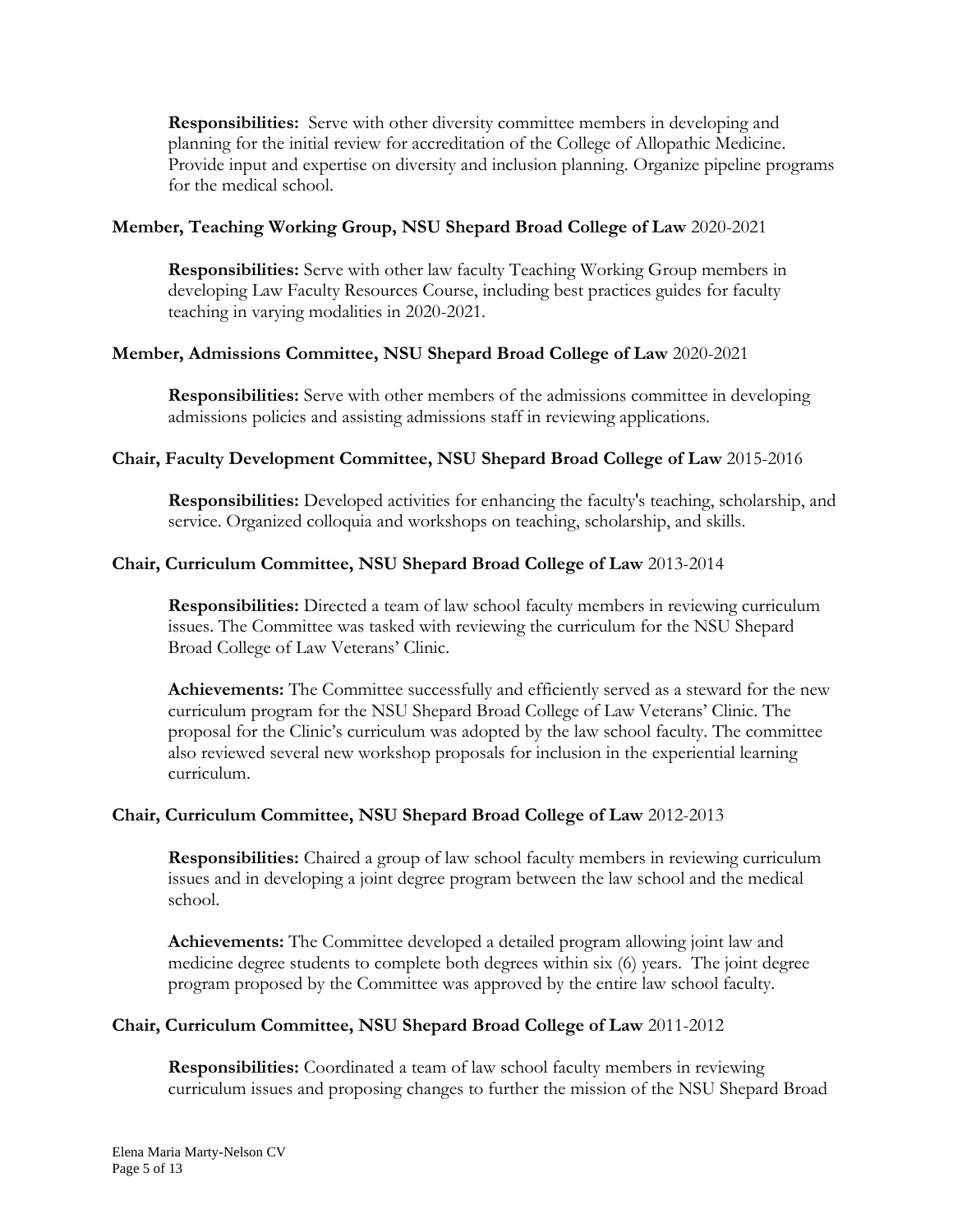College of Law. Tasked with undertaking a significant study of interdisciplinary programs with other University centers.

**Achievements:** The Committee designed a template for two interdisciplinary focus programs: (1) Environmental Studies (NSU Shepard Broad College of Law and Oceanographic Center) and (2) Real Estate Development and Finance (NSU Shepard Broad College of Law and the H. Wayne Huizenga School of Business Master of Science in Real Estate Development). The full law school faculty approved both interdisciplinary programs.

# **Chair, Admissions Committee, NSU Shepard Broad College of Law** 2009-2010

**Responsibilities:** Chaired a team of law school faculty members in determining admissions policies and reviewing guidelines and goals. Tasked with undertaking a study of scholarship criteria and guidelines.

**Achievements:** The Admissions Committee drafted a white paper analyzing scholarship grants and proposed systems for attracting and retaining students. The guidelines served as the blueprint for the scholarship program.

# **Chair, Admissions Committee, NSU Shepard Broad College of Law** 2006-2008

**Responsibilities:** Directed differently constituted committees over the multi-year period in setting admission policies and reviewing guidelines and goals.

**Achievements:** The Committee set admissions policies that furthered the NSU Shepard Broad College of Law's mission and provided continuity and guidance to the members of the Committee, especially during the transition to electronic review of applications.

## **Faculty Advisor, Nova Law Review** 1999-Present

**Responsibilities:** Serve as one of two advisors to the student-run law review organization. Periodically review the organization's budget and ensure the pedagogical goals of service on the law review are met. Mentor board members in management and supervision of multilevel operation.

**Achievements:** The *Nova Law Review* has consistently attracted dedicated students and the organization has published significant scholarly work. Successfully advised and mentored successive board members in managing internal personnel issues, budget questions, and external constituency issues.

## **Faculty Advisor, NSU Hispanic Student Bar Association (HSBA)** 1994-Present

**Responsibilities:** Serve as a co-advisor to the board of HSBA. Provide input and guidance regarding academic issues and community events sponsored by HSBA.

**Achievements:** HSBA members have distinguished themselves in the South Florida community and have been acknowledged for their outreach and pro bono activities.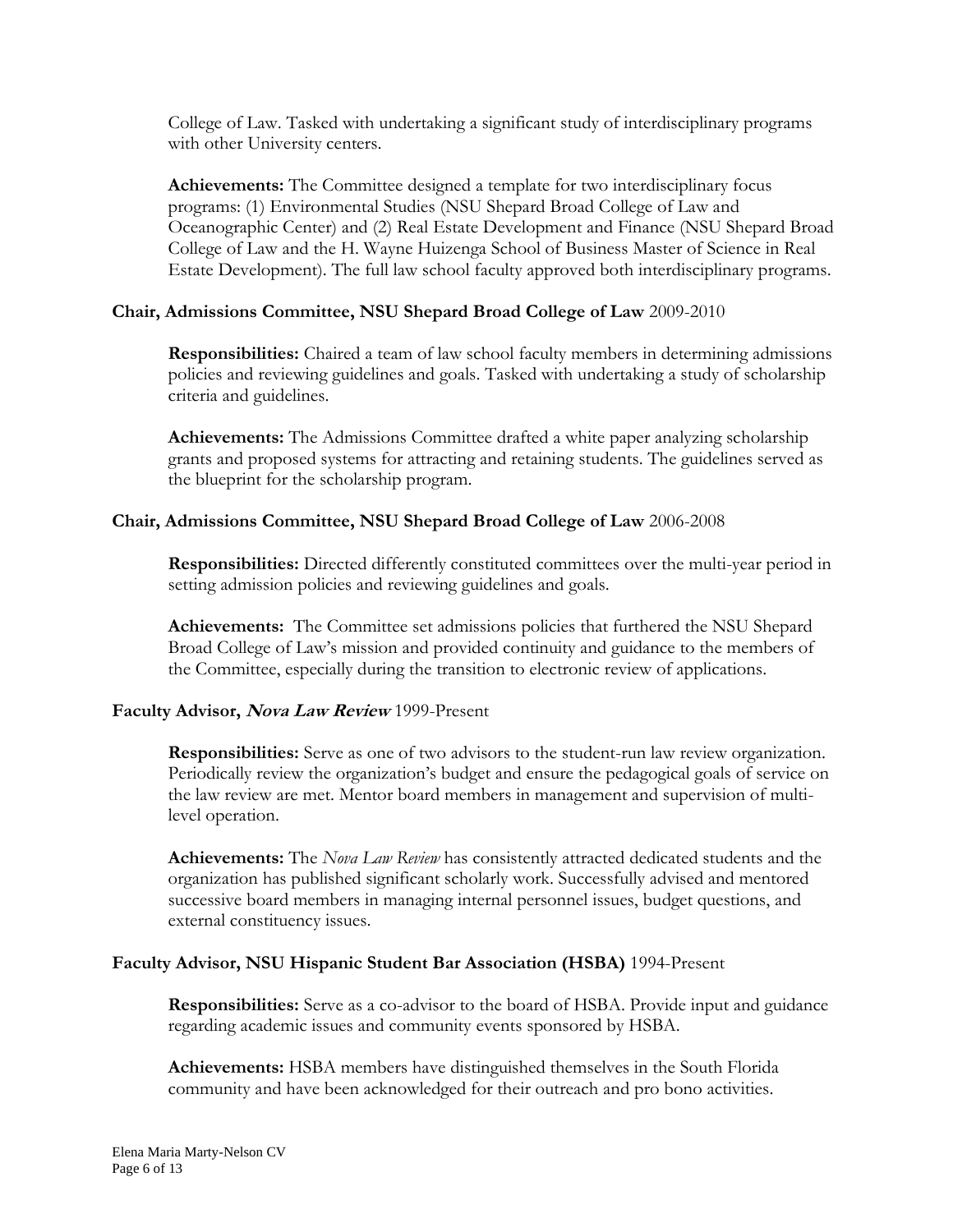#### **Faculty Advisor, NSU National Security and Law Society (NSLS)** 2012-Present

**Responsibilities:** Serve as a co-advisor to the board of NSLS. Advise the executive committee regarding programs relating to and speakers from the United States Intelligence, Military and Law Enforcement Communities.

### **Member, University School/NSU Collaboration Committee** 1999-2010

**Responsibilities:** Provided input on collaboration projects with the University School and the NSU Shepard Broad College of Law.

### **Co-creator and Co-director, Annual NSU Shepard Broad College of Law/University School Lower School Mock Trial** 1998-Present

**Responsibilities:** Initiated and co-created a mock trial program for the University School's Lower School's students. Co-direct annual mock trial program and co-teach the pre-trial program at the University School.

#### **Member, NSU Hispanic Heritage Month Committee** 2010-2019

**Responsibilities:** Served as the NSU Shepard Broad College of Law's representative on the Hispanic Heritage Month Committee, the University committee charged with brainstorming and implementing initiatives for honoring Hispanic Heritage Month at NSU.

#### **Member, NSU Veterans' Committee** 2012-2013

**Responsibilities:** Served as the NSU Shepard Broad College of Law's representative on the planning committee for the NSU Veterans' Week commemoration.

## **OTHER ACADEMIC & ADMINISTRATIVE EXPERIENCE**

# **NSU H. WAYNE HUIZENGA COLLEGE OF BUSINESS AND ENTREPENEURSHIP,**  Fort Lauderdale, FL

**Adjunct Professor** 2000-2013. *Topics:* Financing Entrepreneurial Ventures; Tax Responsibilities of the Multinational Corporation

**GEORGETOWN UNIVERSITY LAW CENTER,** Harrison Institute for Public Law**,**  Washington, D.C.

#### **Harrison Institute Fellow & Adjunct Professor** 1990-1992

**Supervisor:** Supervised law students in the Georgetown University Law Center Harrison Institute Legal Clinic in pro bono representation of clients on significant transactional real estate cases and housing litigation.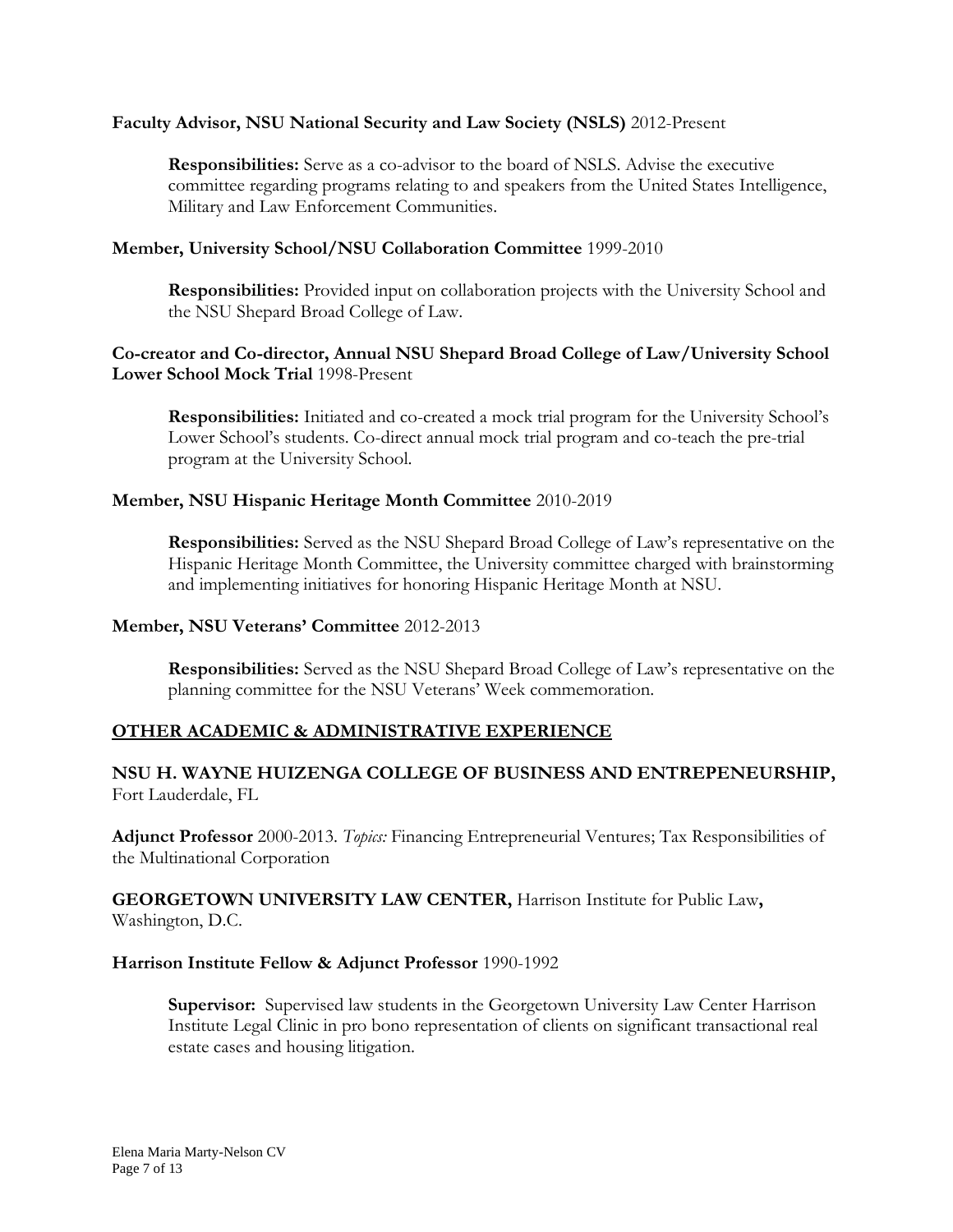**Clinical Teaching:** Tax Planning for Nonprofit Organizations; Tax Rules of Real Property Ownership; Multi-family Housing Finance; Cooperative Conversions; State and Local Housing Policy; Rent Control; and Litigation Skills Training

# **LEGAL PRACTICE EXPERIENCE**

### **PIPER & MARBURY,** Washington, D.C.

**Associate** 1985-1990

Counseled state and local governmental issuers on tax-exempt financing of general obligation, revenue, and private activity bonds. Advised corporate clients on tax matters relating to a broad range of business transactions including reorganizations, domestic and foreign acquisitions, public and private offerings of convertible securities, foreign currency denominated debt, adjustable rate preferred stock, and other financial products.

# **OBERMAYER, REBMANN, MAXWELL & HIPPEL,** Philadelphia, PA

**Associate** 1983-1984

Provided counsel on federal income tax issues in corporate and real estate transactions.

## **PUBLICATIONS**

## **BOOKS, BOOK CHAPTERS, AND MONOGRAPHS:**

PROPERTY LAW CASES AND MATERIALS OPEN-SOURCE VOLUME ONE (Harvard H2O 2022) (ISBN 9798985449105) (with Eloisa C. Rodriguez-Dod)

FEMINIST JUDGMENTS: REWRITTEN PROPERTY OPINIONS (Cambridge University Press, 2021) (ISBN 978-1-108-83553-4) (with Eloisa C. Rodriguez-Dod)

*Via v. Putnam—Rewritten Opinion in* FEMINIST JUDGMENTS: REWRITTEN TRUSTS & ESTATE OPINIONS (Deborah S. Gordon at al. eds., Cambridge University Press 2020) (ISBN 978-1-1084-9511-0)

FLORIDA WILLS, TRUSTS, AND ESTATES: CASES AND MATERIALS (Carolina Academic Press 4th ed. 2020) (ISBN 978-1-5310-0884-0) (with Eloisa C. Rodriguez-Dod et al.)

FLORIDA WILLS, TRUSTS, AND ESTATES: CASES AND MATERIALS TEACHERS' MANUAL (Carolina Academic Press 4th ed. 2020) (with Eloisa C. Rodriguez-Dod et al.)

EMPOWERING NEGOTIATORS—SUCCESSFULLY BARGAINING SALARY OFFERS, PRENUPTIAL AGREEMENTS, AND OTHER STRESSFUL LIFE EVENTS USING THE TABLE METHOD (Carolina Academic Press, 2019) (ISBN 978-1-61163-842-4) (with Lynn A. Epstein)

*The Intersection of Law, Religion, and Infectious Disease on the Handling and Disposition of Human Remains in*  LAW RELIGION AND HEALTH IN THE UNITED STATES (Holly Fernandez Lynch et al. eds., Cambridge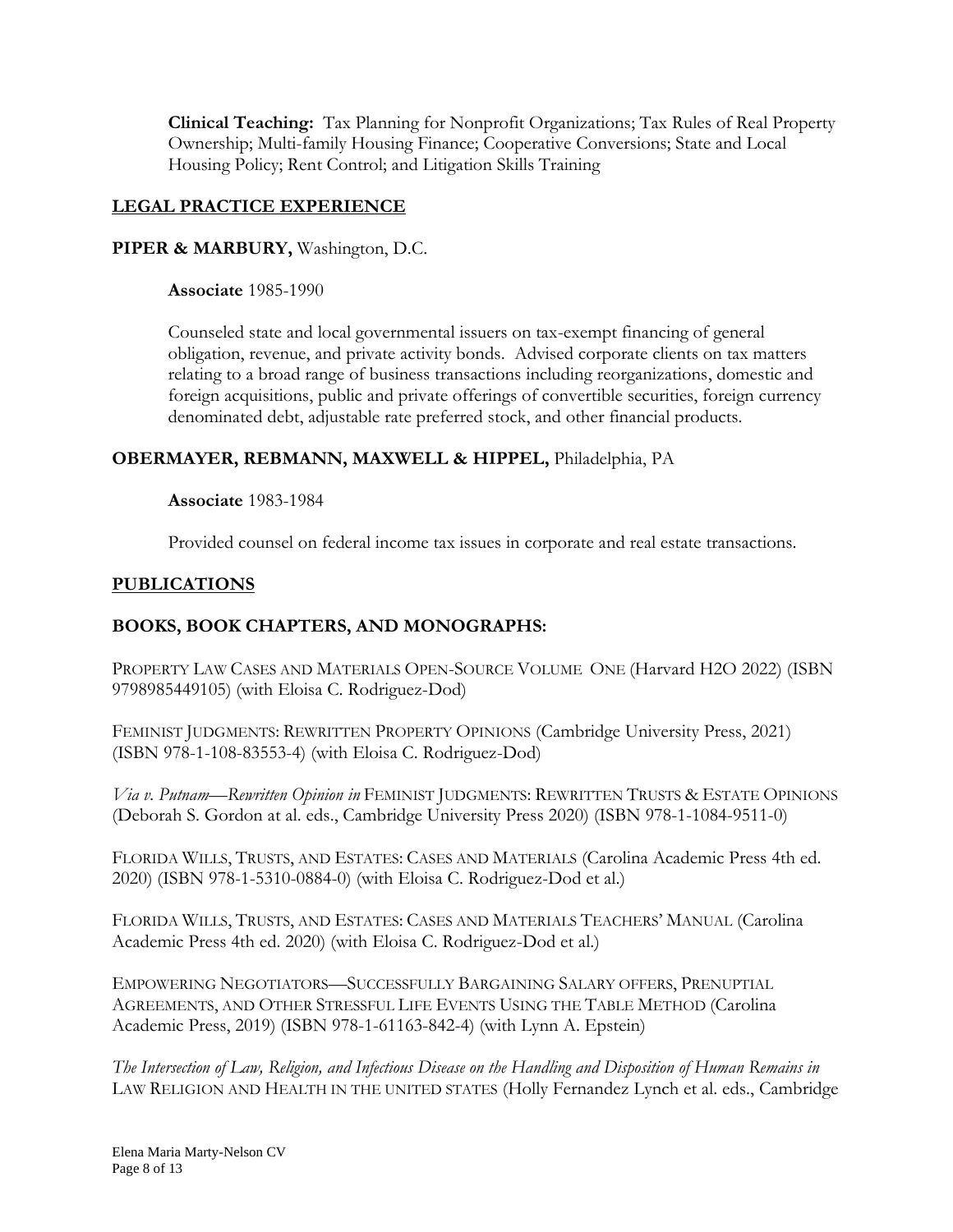University Press 2017) (ISBN 978-1-107-16488-8) (with Aileen Marty, M.D., and Eloisa C. Rodriguez-Dod)

*The Olivas Guide: Navigating Through the Morass of In-State Residency Requirements for Higher Education in* LAW PROFESSOR AND ACCIDENTAL HISTORIAN: THE SCHOLARSHIP OF MICHAEL OLIVAS (Ediberto Roman, ed., Carolina Academic Press 2016) (ISBN 978-1-61163-686-4)

FLORIDA WILLS, TRUSTS, AND ESTATES: CASES AND MATERIALS (Carolina Academic Press 3d ed. 2016) (ISBN 978-1-61163-869-1) (with Eloisa C. Rodriguez-Dod et al.)

FLORIDA WILLS, TRUSTS, AND ESTATES: CASES AND MATERIALS TEACHERS' MANUAL (Carolina Academic Press 3d ed. 2016) (with Eloisa C. Rodriguez-Dod et al.)

TESTAMENTARY CAPACITY, UNDUE INFLUENCE AND VALIDITY OF WILLS, 824-3d T.M., Tax Management, Bureau of National Affairs (2014) (with Angela Gilmore and Eloisa C. Rodriguez-Dod)

FLORIDA WILLS, TRUSTS, AND ESTATES: CASES AND MATERIALS (Carolina Academic Press 2d ed. 2011) (ISBN 978-1-59460-601-4) (with Eloisa C. Rodriguez-Dod et al.)

FLORIDA WILLS, TRUSTS, AND ESTATES: CASES AND MATERIALS TEACHERS' MANUAL (Carolina Academic Press 2d ed. 2012) (with Eloisa C. Rodriguez-Dod et al.)

TESTAMENTARY CAPACITY AND VALIDITY OF WILLS, 824-2d T.M., Tax Management, Bureau of National Affairs (2008) (with Angela Gilmore and Eloisa C. Rodriguez-Dod)

FLORIDA WILLS, TRUSTS, AND ESTATES: CASES AND MATERIALS (Carolina Academic Press 2007) (ISBN 978-0-89089-627-3) (with Eloisa C. Rodriguez-Dod et al.)

Authored the following chapters:

*Introduction to Trusts, in* FLORIDA WILLS, TRUSTS, AND ESTATES: CASES AND MATERIALS (Carolina Academic Press 2007)

*Substantive Trust Elements, in* FLORIDA WILLS, TRUSTS, AND ESTATES: CASES AND MATERIALS (Carolina Academic Press 2007)

*Trust Formalities, in* FLORIDA WILLS, TRUSTS, AND ESTATES: CASES AND MATERIALS (Carolina Academic Press 2007)

*Revocable Trusts and Properly Funding Trusts, in* FLORIDA WILLS, TRUSTS, AND ESTATES: CASES AND MATERIALS (Carolina Academic Press 2007)

*Wills-Trusts Crossover Issues, in* FLORIDA WILLS, TRUSTS, AND ESTATES: CASES AND MATERIALS (Carolina Academic Press 2007)

*Trusts Providing Protection from Creditors, in* FLORIDA WILLS, TRUSTS, AND ESTATES: CASES AND MATERIALS (Carolina Academic Press 2007)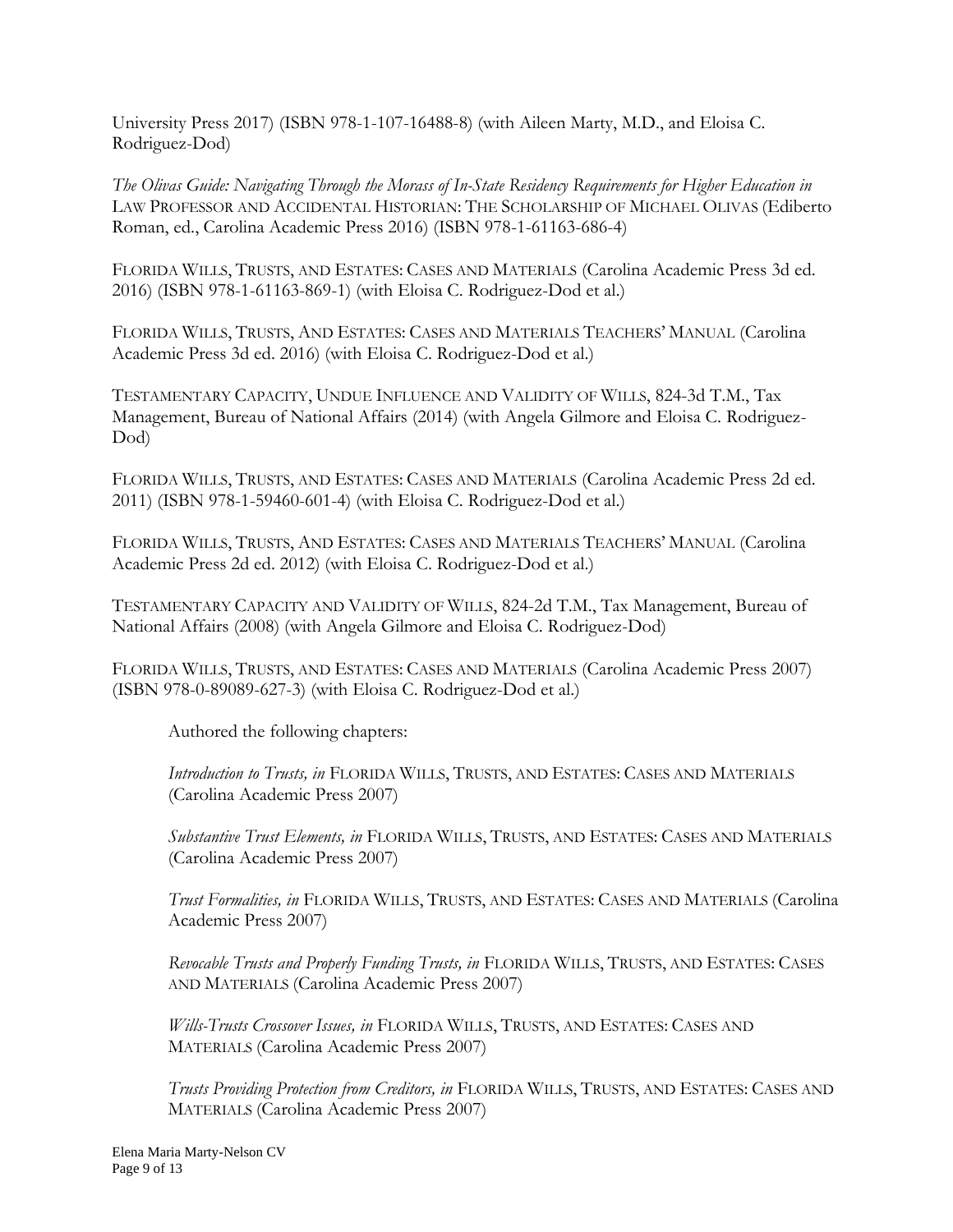*Additional Uses for Trusts—Elective Share Trusts; Marital Deduction Planning; Life Insurance Trusts; and Trusts for Animals, in* FLORIDA WILLS, TRUSTS, AND ESTATES: CASES AND MATERIALS (Carolina Academic Press 2007)

*Termination and Modification of Irrevocable Trusts, in* FLORIDA WILLS, TRUSTS, AND ESTATES: CASES AND MATERIALS (Carolina Academic Press 2007)

*Charitable Trusts, in* FLORIDA WILLS, TRUSTS, AND ESTATES: CASES AND MATERIALS (Carolina Academic Press 2007)

*Powers of Appointment, in* FLORIDA WILLS, TRUSTS, AND ESTATES: CASES AND MATERIALS (Carolina Academic Press 2007)

*Classifying Future Interests and the Rule Against Perpetuities, in* FLORIDA WILLS, TRUSTS, AND ESTATES: CASES AND MATERIALS (Carolina Academic Press 2007)

*Fiduciary Powers, Duties, and Liabilities, in* FLORIDA WILLS, TRUSTS, AND ESTATES: CASES AND MATERIALS (Carolina Academic Press 2007)

*Constructive Trusts and Resulting Trusts, in* FLORIDA WILLS, TRUSTS, AND ESTATES: CASES AND MATERIALS (Carolina Academic Press 2007)

FLORIDA WILLS, TRUSTS AND ESTATES: CASES AND MATERIALS TEACHERS' MANUAL (Carolina Academic Press 2007) (with Eloisa C. Rodriguez-Dod et al.)

TESTAMENTARY CAPACITY AND VALIDITY OF WILLS, 824 T.M., Tax Management, Bureau of National Affairs (2001) (with Angela Gilmore)

# **ARTICLES AND ESSAYS:**

*"Why Not Me?": Intersectionality in Law School Leadership,* 23 U. PA. J. L. & SOC. 65 (2020)

*Tears in Heaven: Religiously and Culturally Sensitive Laws for Preventing the Next Pandemic,* 66 CATH. U. L. REV. 117 (2017) (with Aileen Marty, M.D., and Eloisa C. Rodriguez-Dod).

*We Gotta Get Out of This Place: When Residential Tenants Leave Due to Exigent Circumstances,* 35 U. ARK. LITTLE ROCK L. REV. 871 (2013)

*Non-Managing Underwriter's Role in Securities Offerings: Just Eye Candy?* 16 FORDHAM J. CORP. & FIN. LAW 232 (2011)

*Securities Laws in Soap Operas and Telenovelas: Are All My Children Engaged in Securities Fraud?*, 18 S. CAL. INTERDISC. L.J. 339 (2009)

*Future of Asset Protection Trusts Unclear,* published Vol. 46, No. 77, Daily Business Review (March 2005)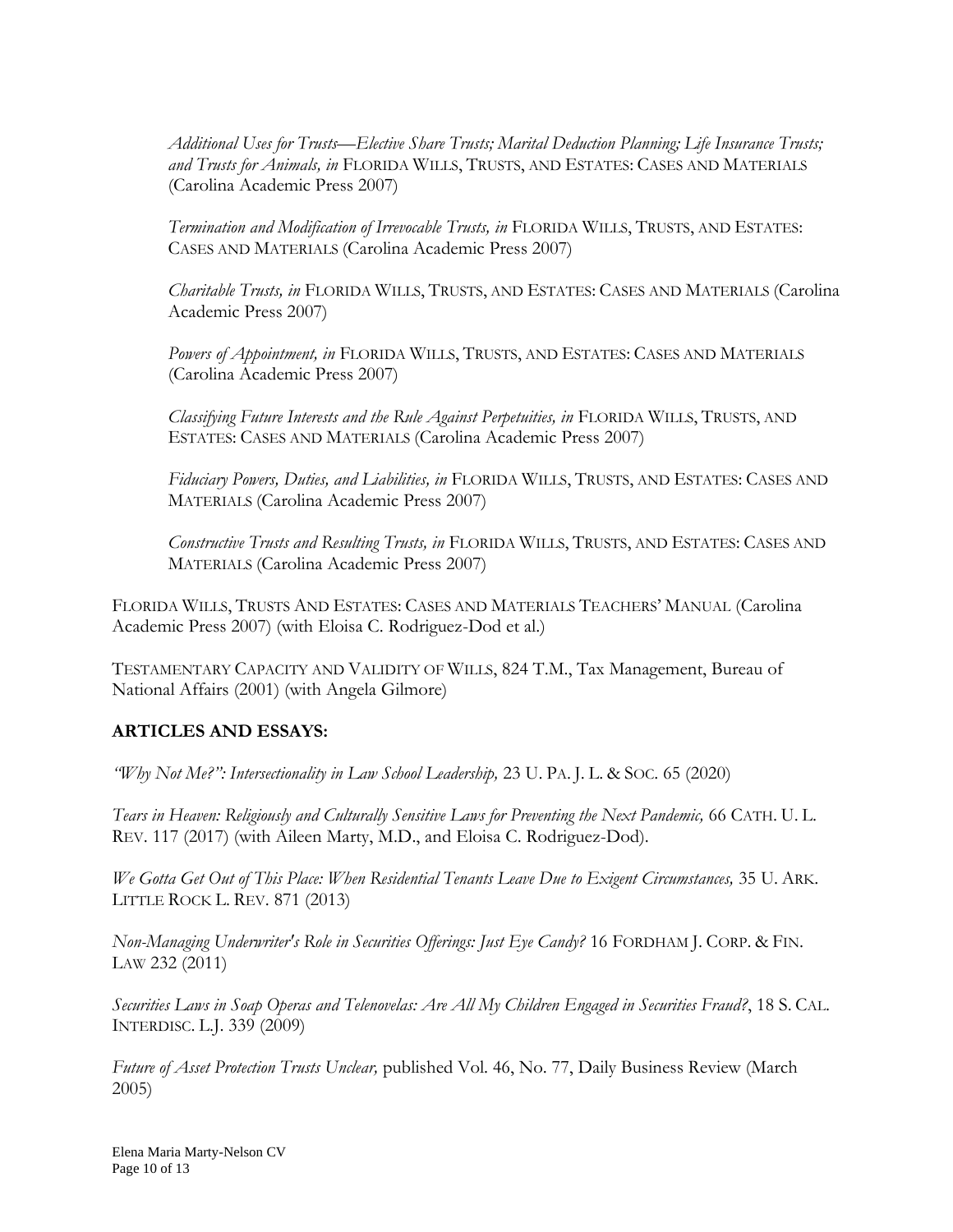*Introduction to the Goodwin Seminar: Securities Regulations,* 28 NOVA L. REV. 219 (2004)

*When is a Real Estate Interest a Security?* 17 No. 3 PRAC. REAL EST. LAW. 7 (May 2001)

Taxing Tourism: Unanticipated United States Income Tax Jurisdiction of Visitors, 623, PLI Commercial Law and Practice Course Handbook Series No. 790 (1999)

*Taxing Reciprocal Trusts: Charting a Doctrine's Fall From Grace,* 75 N.C. L. REV. 1781 (1997)

*Taxing Offshore Asset Protection Trusts: Icing on the Cake?* 15 VA. TAX REV. 399 (1996)

*Offshore Asset Protection Trusts: Are They Tax Neutral?* 7 J. INT'L TAX'N 107 (March 1996)

*Book Review: Domestic and International Asset Protection Planning,* 45 CATH. L. REV. 1269 (1996)

*Offshore Asset Protection Trusts: Having Your Cake and Eating it Too, 47 RUTGERS L. REV. 11 (1994)* 

Tax-Exempt Financing in the Aftermath of the Technical and Miscellaneous Revenue Act of 1988, TAX NOTES, October 31, 1988, p. 577 (co-authored)

*An Overview of the Low Income Housing Tax Credit,* 17 U. BALT. L. REV. 253 (1988) (co-authored)

# **PRESENTER, PANELIST, & MISCELLANEOUS PUBLICATIONS**

Presenter, *Minority Lawyers Seminar Series: How to Set Up a Successful Estate Planning and Drafting Practice*, The Florida Bar, Real Property, Probate & Trust Law Section (May 2021)

Panelist, *Social Determinants of Health Amid Covid 19,* for NSU College of Medicine and College of Law's "Make an Impact with Law & Medicine" program sponsored by LSAC's Diversity Matters Grant (March 2021)

Moderator, *John B. Anderson Distinguished Visiting Chair Paulette Brown – Robust Diversity and Inclusion Culture,* NSU Program (March 2021) (with Olympia Duhart)

Panelist, *Policy Discussion on Policing the Black Man*, NSU LLI (February 2021)

Discussant, ABA Section of Legal Education and Admission to the Bar Council *Invitational Roundtable*, ABA Program (January 2021)

Moderator, *A Discussion of Women of Color in the Legal Profession*, NSU Program (October 2020)

Moderator, *The Role of the Lawyer in Eradicating Racism: Rights, Responsibilities, and Resilience*, NSU Program (June 2020) (with Olympia Duhart)

Presenter, *Insights from the Authors of Empowering Negotiators*, Books & Books, Coral Gables, FL (October 2019) (with Lynn A. Epstein)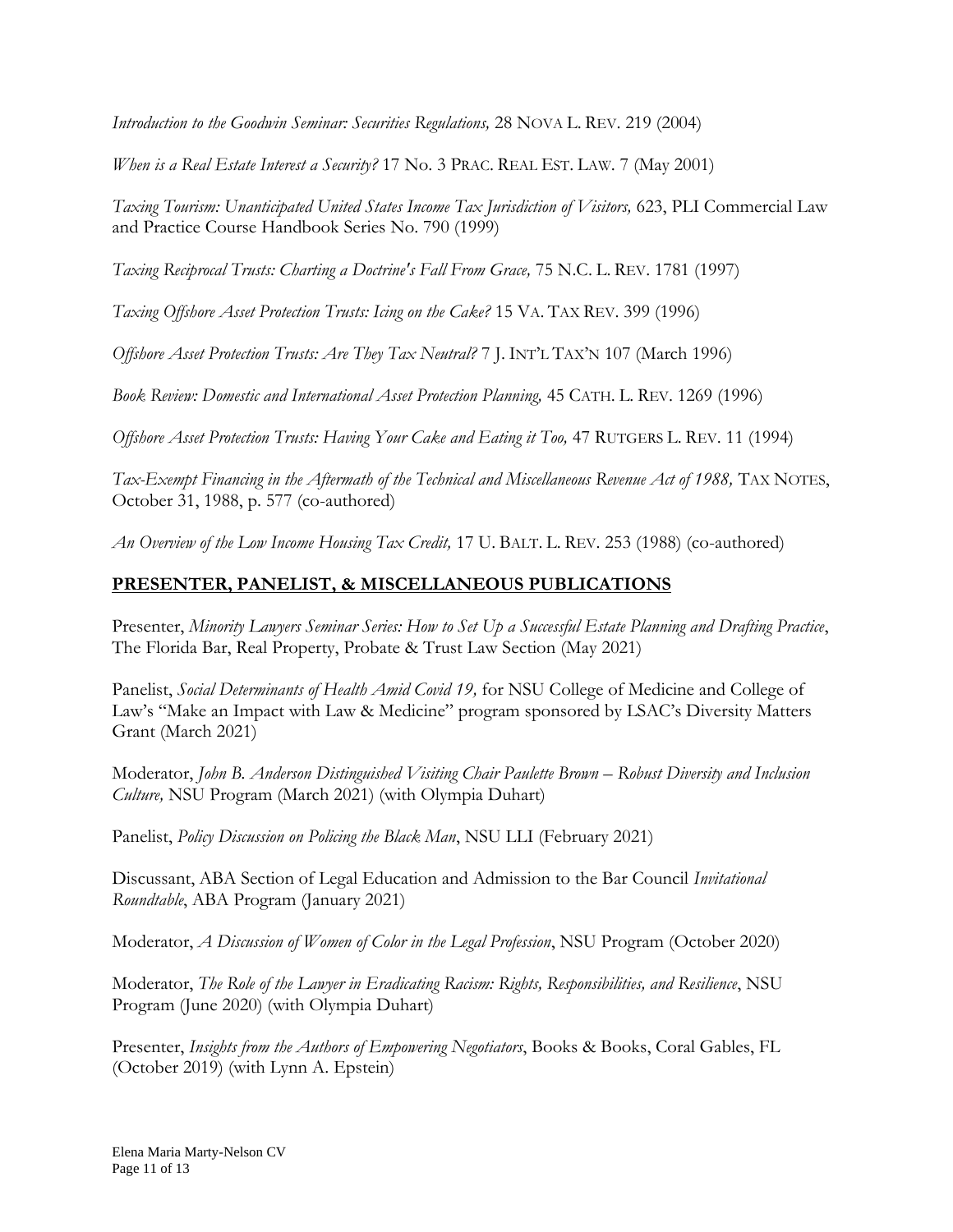Panelist, *Defining the Role of the Diversity, Equity, and Inclusion Professional* for LSAC Conference on Law School Diversity Officers, Cincinnati, Ohio (March 2019)

Panelist, *Intersectionality and Strengths and Challenges in Leadership* for Fourth National People of Color National Scholarship Conference "NPOC 2019" at American University Washington College of Law (March 2019)

Panelist, *Social Justice – Addressing Legal and Medical Hurdles Through Interdisciplinary Collaboration,* for NSU College of Medicine and College of Law's "Make an Impact with Law & Medicine" program sponsored by LSAC's Diversity Matters Grant (December 2018)

Panelist, *The Role of the Lawyer,* for NSU Law's "Make an Impact with the Law Day" program sponsored by LSAC's Diversity Matters Grant (May 2018)

Editor, Federal Income Tax Reference Chart, BarCharts (2018)

Editor, Federal Income Tax Reference Chart, BarCharts (2017)

Moderator, Joint NSU College of Arts, Humanities, and Social Sciences and NSU College of Law forum, *Hate Speech and Our Community Response* (August 2017)

Law Faculty Coordinator, Florida Supreme Court Diversity Committee's program "Implicit Bias, Explicit Justice: Fairness and Diversity Insights from the Bench," NSU College of Law (January 2017)

Faculty Speaker, Susie and Alan B. Levan Ambassadors Board, Nova Southeastern University, *Generating Innovation through Diversity, Inclusion and Equality of Opportunity* (2016)

Panelist, Society of American Law School Teachers, *Breaking-In and Staying-In the Law School Community, Breaking into Administration: New Roles and Responsibilities*, The John Marshall Law School (2016)

Presenter, *The Intersection of Law, Religion, and Infectious Disease on the Handling and Disposition of Human Remains,* Petrie-Flom Center for Health Law Policy, Biotechnology, and Bioethics at Harvard Law School Annual Conference (2015) (with Aileen Marty, M.D., and Eloisa Rodriguez-Dod)

Panelist, Southeast-Southwest People of Color Conference (SE/SW POC) *Developing a Curriculum for 21st Century Law Practice and Beyond: The Role of Assessments*, University of North Carolina Central (2015)

Panelist, *Early Lease Termination,* University of Arkansas at Little Rock Law Review Ben J. Altheimer Symposium—A Question of Balance: 40 Years of the Uniform Residential Landlord and Tenant Act (2013)

Editor, Federal Income Tax Reference Chart, BarCharts (2005-2013) (with Gail Richmond)

Commentator/Moderator, Northeastern People of Color Conference (NEPOC), Legal Scholarship Conference, Suffolk Law School in Boston (2012)